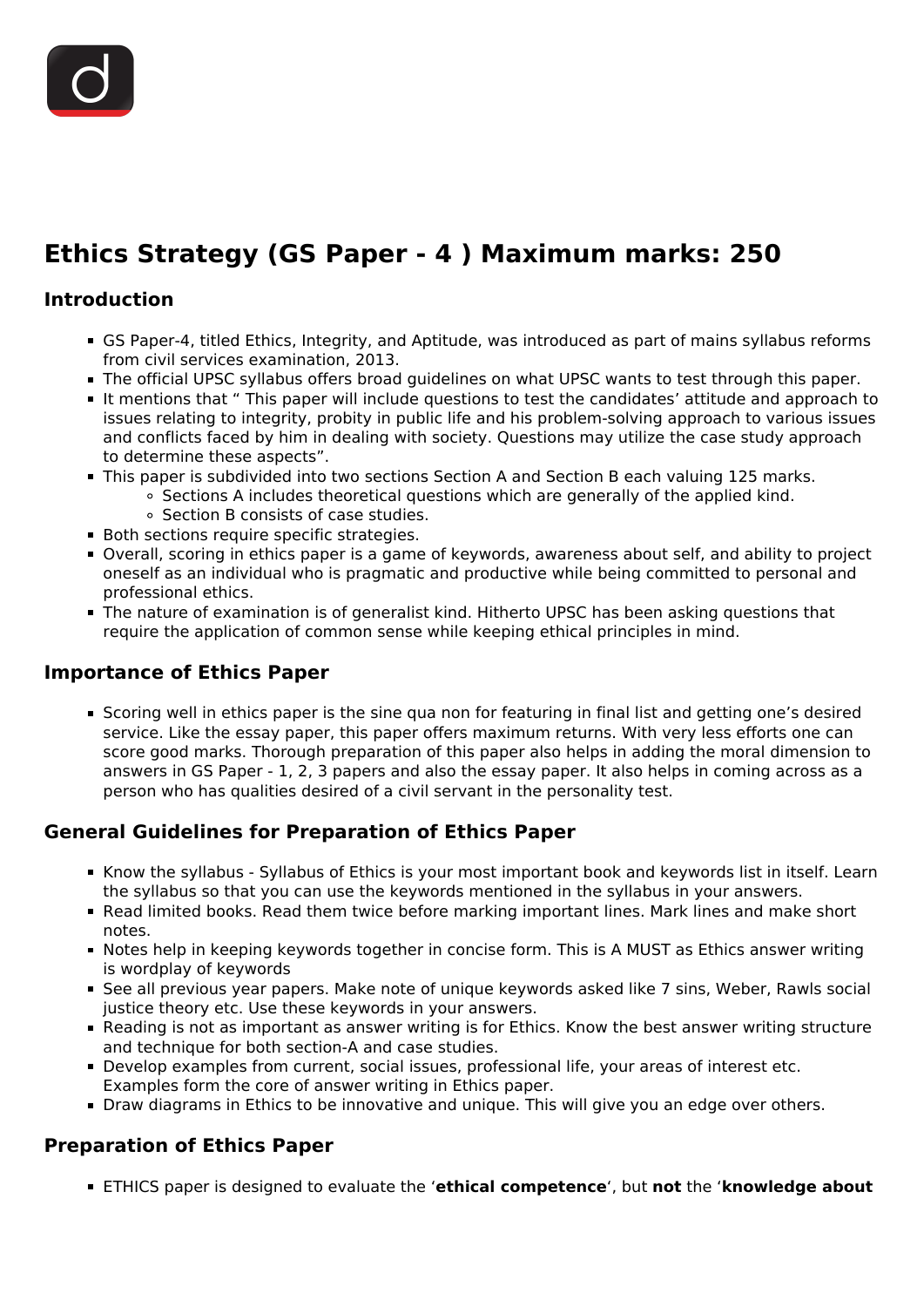#### **ethics**'.

- Initially one should acquaint oneself with terms mentioned in the syllabus. One should be able to express terms in simplest words and minimal possible words.
	- To illustrate, **Values** mean preferences; ethics means guide about right or wrong; **Transparency** means the provision of access of government information to the public; **Accountability** means holding a person answerable to his/her acts; **Attitude** means a person's own evaluation of another person, idea, situation etc.
- Relate terms and values mentioned in the syllabus with one's personal experiences. For example if you are honest, try to recollect events from your life where you demonstrated honesty.
	- o Illustrations:
		- **Incident 1** In my 10the Standard Board exams, in English Paper, we were asked to write the opposite of POPULAR. I had written IMPOPULAR. Then, exam invigilator who was walking accidentally saw my answer script and told me, the correct answer is UNPOPULAR. However, I did not change my answer.
		- **Incident 2** One Saturday, I ate idli at Parimala Hotel in Tumakuru Bus stand. I forgot to pay the money and came out of the hotel. Even the hotel people did not ask me. I realized the same in the evening when I found excess money in my pocket. Then I promptly went to the hotel, said sorry and paid the money on Monday morning.
	- If there is no real-life example, be ready with anecdotes from lives of social reformers, leaders, civil servants etc. and other venerable public figures to illustrate one's point.
		- Illustrations
			- Sir M. Visvesvrayya, then Dewan of Mysore state, used Government vehicle while he went to tender his resignation. After tendering his resignation, he drove back by his private vehicle. He always maintained two sets of candles – one set bought out of government money and the other set bought from his money. He used the former set of candles for looking into official documents and used the latter set to read books. (The above two anecdotes can be used as examples for not misusing public resources for private gain)
			- Kuvempu, Jnanapith awardee, a poet and Karnataka's pride, was once Vice-Chancellor of Mysore University. His son Poornachandra Tejaswi was studying BA in the same university. Once, an English Professor approached Kuvempu and told him that his son had scored marks below minimum passmark in English Paper and asked Kuvempu as to what to do. Kuvempu went through the answer script and instructed the professor to award to even lesser marks. (This anecdote can be quoted as an example for avoiding conflict of interest)
			- A Rajput Prince was conspired to be killed. Panna who worked in the court learned the conspiracy. In order to save the Prince, she replaced the Prince with her own kid. Her own kid got killed. (This anecdote can be an example of loyalty)
			- A workaholic engineer was working on a major scientific project. Abdul Kalam sir was the project head. Children of that engineer once asked their father to take them to an exhibition in the evening. Engineer sought permission from Kalam sir to leave early and mentioned the reason as well. Kalam sir agreed. However, he got so much involved in the work that he completely forgot that he had to leave early. Kalam sir observed the engineer being engrossed in the work. So, he himself took the children to the exhibition. (This anecdote is an example of empathy towards subordinates).
			- Satish Dhawan was the chairman of ISRO during the first launch of SLV the mission failed. He took the responsibility for failure. In the next attempt, when the launch was successful, he gave full credit to the team that had worked for it. (This anecdote is an example for leadership and teambuilding).
			- Sagayam, an IAS officer from Tamil Nadu has disclosed his and his family's assets on the website. (Example for probity and transparency)
			- K. Jairaj, Karnataka-cadre IAS officer was asked to approve the dismissal of a lady typist on the grounds of unruly behavior by her against her colleagues.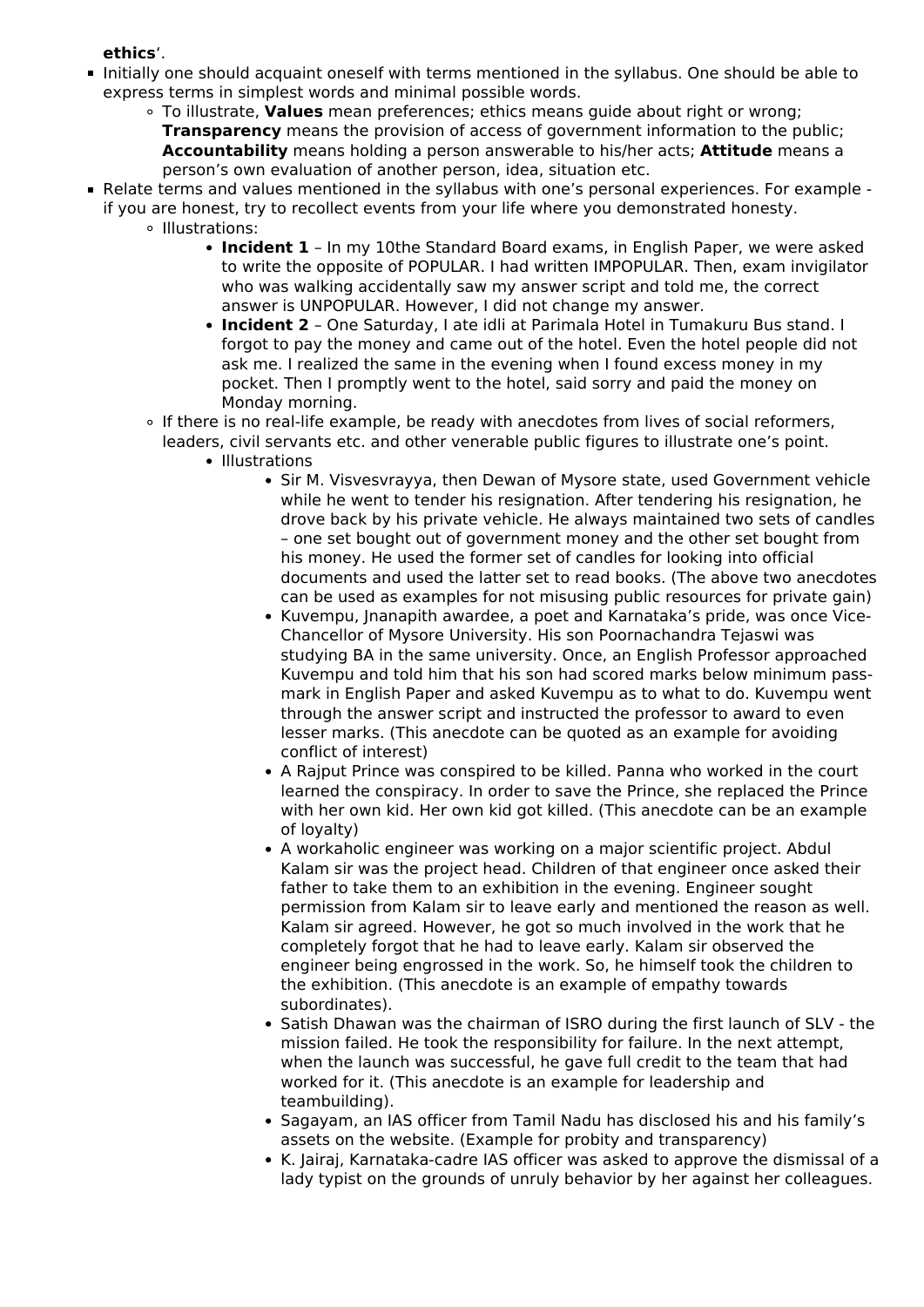Jairaj sir delved a little deeper into the issue and found out that she had been a widow and one co-worker misused her, promising her a new life. And this had pushed her into depression. Adding salt to the wound, her coworkers started abusing her in filthy language. This had made her lose her temper. Later, considering her precarious financial condition and need to educate her son, two increments were cut and she was reinstated to service. Later, her son got a very good job at Infosys. (Example for compassion towards women; empathy towards subordinates; work culture)

- 
- Also, be prepared to use a hypothetical situation if there are no real-life examples or anecdotes. Always start such examples with SUPPOSE….. ASSUME…. and so on.
	- To illustrate, for a question on 'conflict of interest', you can write an example as suppose an IAS officer is a part of an interview panel. While taking interviews, he/she discovers that a candidate is a son of his friend. Then that IAS officer should disclose that fact. He should abstain from taking interview of that candidate.
	- These kinds of scenarios have to be created in the exam hall depending upon the nature of the question. So, that kind of thinking has to be developed beforehand.
- One more important tip every case study you solve is a hypothetical scenario. So, you can use the case studies you may have practiced as hypothetical scenarios for your answers in the exam.

# **Answer Writing Strategy for Part A- Theoretical Portion**

- Section-A generally includes 12-13 questions of 10-marks each amounting to 120-130 marks. These are to be answered in 150 words and 2 pages are provided to do the same. A 10-marker question should ideally be answered within 7 minutes. Questions may be analytical or at times theoretical.
- Answers in Ethics can be written both in paragraphs or points based on the demand/type of question. Ideally, an answer shall include following:
	- **Introduction**: here definition for keywords/terms mentioned in the question shall be given in 2-3 lines.
	- **Answer body**: it can be in points or paragraph. What matters is that various dimensions get covered so that the answer is multi-dimensional. Answer written in points-bullets handles dimensions much more easily, compared to one in paragraphs where the risk of digressing from the question is high.
	- **Theory**: theories, thinkers, and terms mentioned in the syllabus shall be incorporated in answers. This helps in keeping the answers 'ethical'. Theory should ideally make a maximum 20% of an answer. Overdoing theories/keywords makes answers mechanical.
	- **Examples**: generally it is mentioned in the question to quote example(s). In such questions write 2 examples. While in questions where example has not been explicitly asked, one should still write at least 1 example.
	- **Diagrams**: these are important to gain the edge over other candidates. Diagrams provide the X-factor that the examiner is looking for. They also break the monotony and make for better presentation.
	- **Conclusion**: it is as important as introduction or answer body itself. Do not skip the conclusion in a hurry to jump to the next question(s). Just summarize the answer in 2-3 lines.

# **Answer Writing Strategy for Part B- Case Studies**

- There is never a set answer for a case study. The idea should be to learn from the format:
	- Actors
	- Dilemmas
	- Answer Body
	- Points
	- ∘ Keywords
	- Theory
	- Diagram
	- Conclusion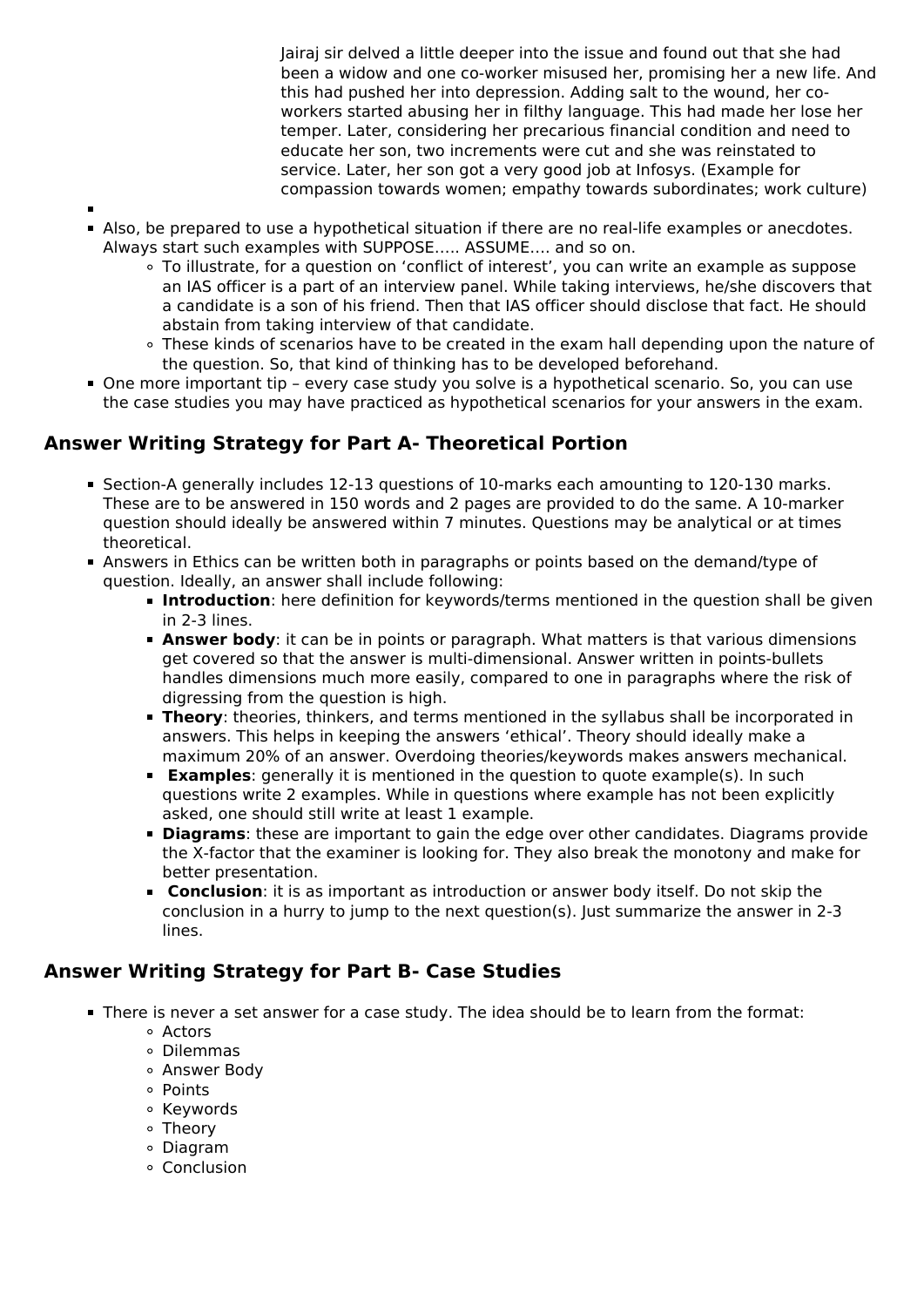- 1. Try to provide practical solutions. Ideal solutions, if unworkable, would not fetch you marks.
- 2. Give out-of-the-box yet practical solutions.
- 3. Try to provide specific solutions. Avoid generalized solutions.
	- To illustrate, don't say, "I would take steps to promote transparency. Mention how you would promote transparency.
- 4. When you are asked to give all the options available to you give even the most undesirable course of action as one of the options. However, don't choose that option.
	- To illustrate, in a case that mentions the offer of a bribe to you, mention 'acceptance of bribe' as one of the options. But prefer the options that entail 'rejection of bribe'.
- 5. Do not touch upon only core issues. Also, touch upon peripheral issues in a case study.
	- To illustrate, suppose a case study in which "you are the head of the committee investigating the irregularities of colleges. You are in the dilemma whether to recommend for the derecognition of college and spoil the career prospects of students or to recommend their regularization in the light of future of thousands of students. You have been offered a bribe of Rs. 5 crores." In this case study, a core issue is 'whether to regularize colleges'. Most candidates would just address this issue in their answer. However, there is another issue, the 'peripheral issue', that is, the offer of a bribe. Try to address that issue as well. While addressing bribe issue, please don't just say - "I won't accept the bribe". Also, say -"I would lodge a complaint against the person who has offered me the bribe".
- 6. Let your solutions try to balance conflicting options as much as possible. (Caution such balancing may not happen always).
	- Consider the examples mentioned in the previous point. Most candidates would say, either "I shall recommend derecognition of colleges because errant colleges have to be punished" or "I shall recommend for regularisation of colleges because of the future of students". Rather, try to think of a solution that penalizes the colleges and at the same time rescues the career prospects of thousands of students. One such solution can be – allowing already enrolled students to finish their course and recognizing their degrees while prohibiting any fresh admissions. Or, accommodation of students of such colleges in other recognized colleges.

#### **Recommended books**

#### **Books**

- ARC 4th report.
- Ethics in Public Administration Patrick Sheeran.
- **Ethics, Integrity & Aptitude: G. Subbarao.**
- NCERT Psychology book Class XI & XII: Selected chapters.
- Citizen Centric Administration ARC Report.
- Yojana Issues- Good Governance (2013), Inclusive Governance (2013), Reforms in Public Administration (2014).
- Lexicon for ethics, Integrity, and aptitude- Civil services chronicle.
- Ethics, Integrity, and aptitude McGraw-Hill education M.Karthikeyan.

#### **Biographies & other books**

- Experiment with Truth Mahatma Gandhi.
- Verghese Kurien autobiography.
- Swami Vivekananda Karmayoga and his biography.
- Selected articles by Immanuel Kant, Aristotle etc. *There is a BBC website also on ethics.*

#### **Videos**

- **Harvard lectures by Michael Sandel.**
- **Miscellaneous**
	- Learn famous quotations from Goodreads and used them wherever possible.
	- Refer to Fodder for the essay.